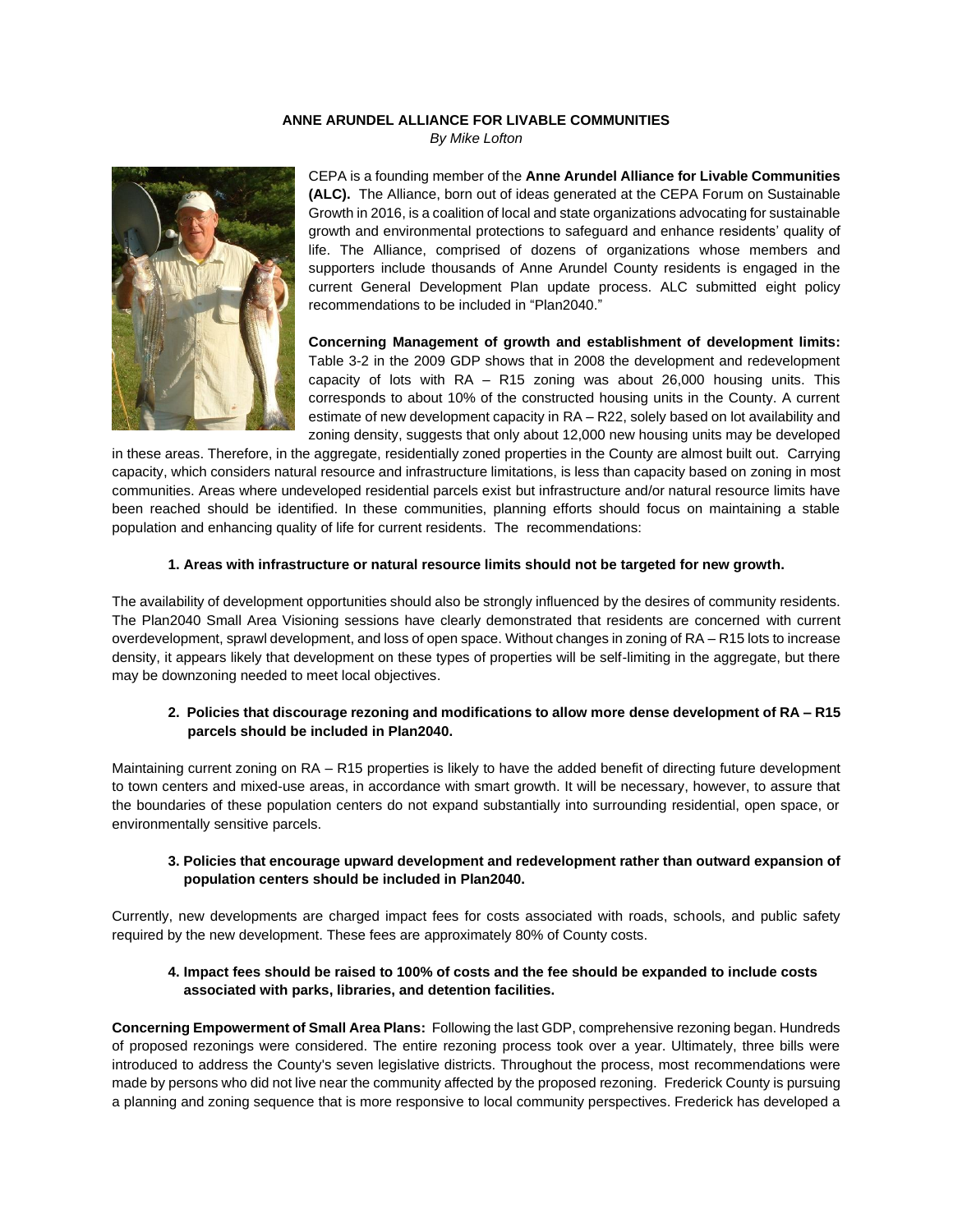new comprehensive plan, Livable Frederick, which is a broad policy document. Its adoption will not be followed by comprehensive rezoning. Rather, small area plans will be developed to address land use and zoning at the parcel level in a manner that is consistent with the broad comprehensive plan. This approach allows local communities to fully engage in the planning and rezoning process and yields results that are consistent with the communities' vision for their future.

## **5. Rather than after adoption of Plan2040, rezoning should follow the adoption of Small Area Plans. This sequence should be specified in the Plan2040.**

## **Concerning Improved protection of Green Infrastructure:**

Scattered development consumes an extensive amount of land and fragments the landscape, converting what was a once near-continuous stretch of forests and wetlands to small, isolated islands of habitat in a sea of developed land. In recent years, Anne Arundel County has been shown to be the most egregious practitioner of forest clearing among all Maryland counties. The Maryland Department of Natural Resources (DNR) has mapped the most ecologically important lands remaining in the State and identified them as Green Infrastructure. Green Infrastructure (GI) is a network of large blocks of intact forest and wetlands, called "hubs," linked together by linear features such as forested stream valleys, ridgelines, or other natural areas, called "corridors." An essential characteristic of Green Infrastructure is the interconnection of its features. Much of the Green Infrastructure in Anne Arundel County lies in its western and southern portions, as identified on DNR's GIS maps. Only about half of the County's Green Infrastructure lands are protected from development by various kinds of easements or inclusion in the Critical Area. These ecologically important areas and the flora and fauna living there warrant protection.

- **6. A zoning overlay for Green Infrastructure areas should be included in Plan2040 to:**
	- **Limit the disturbed area on each developed lot;**
	- **Prohibit construction near streams and wetlands; and**
	- **Minimize total impervious surface coverage, including access roads.**

## **Concerning Increased agricultural preservation funding:**

Agricultural land in Anne Arundel County continues to be lost to residential development. Our rich history, natural beauty, and agrarian bounty – things that are appreciated by all County residents – are disappearing. The farm population is aging and often a farmer's net worth is in his land. Farming of commodity crops has become less economically attractive, and younger generations are frequently inclined to pursue employment in urban areas.

Agricultural Preservation Programs allow a farmer to capture some of the economic value of the land while retaining ownership. The Agricultural Preservation Program budget for Anne Arundel County will be unfunded in 2020, although a funding level of about \$2.2M per year is projected for following years. In a county with a \$1.5B annual budget, this amount is almost insignificant. A county that truly values its agricultural heritage should dedicate a portion of its budget to preservation.

### **7. Plan2040 should include a policy that a specified percentage of the annual County budget be dedicated to the Agricultural Preservation Program.**

## **Concerning Establishment of a Planning Commission:**

Most Maryland counties have a Planning Commission that serves as an interface between the citizens of the county and the county government on land use issues. Members of the Planning Commission are typically appointed by the County Executive. Anne Arundel County does not have a Planning Commission but would benefit from the citizen accessibility and transparency of process that would be provided by one.

- **8. Plan2040 should recommend the establishment of a Planning Commission with the responsibility and authority to:**
	- **Monitor implementation of the General Development Plan and Small Area Plans;**
	- **Consider rezoning requests and make a recommendation to the elected officials;**
	- **Approve subdivisions plans and site development plans; and**